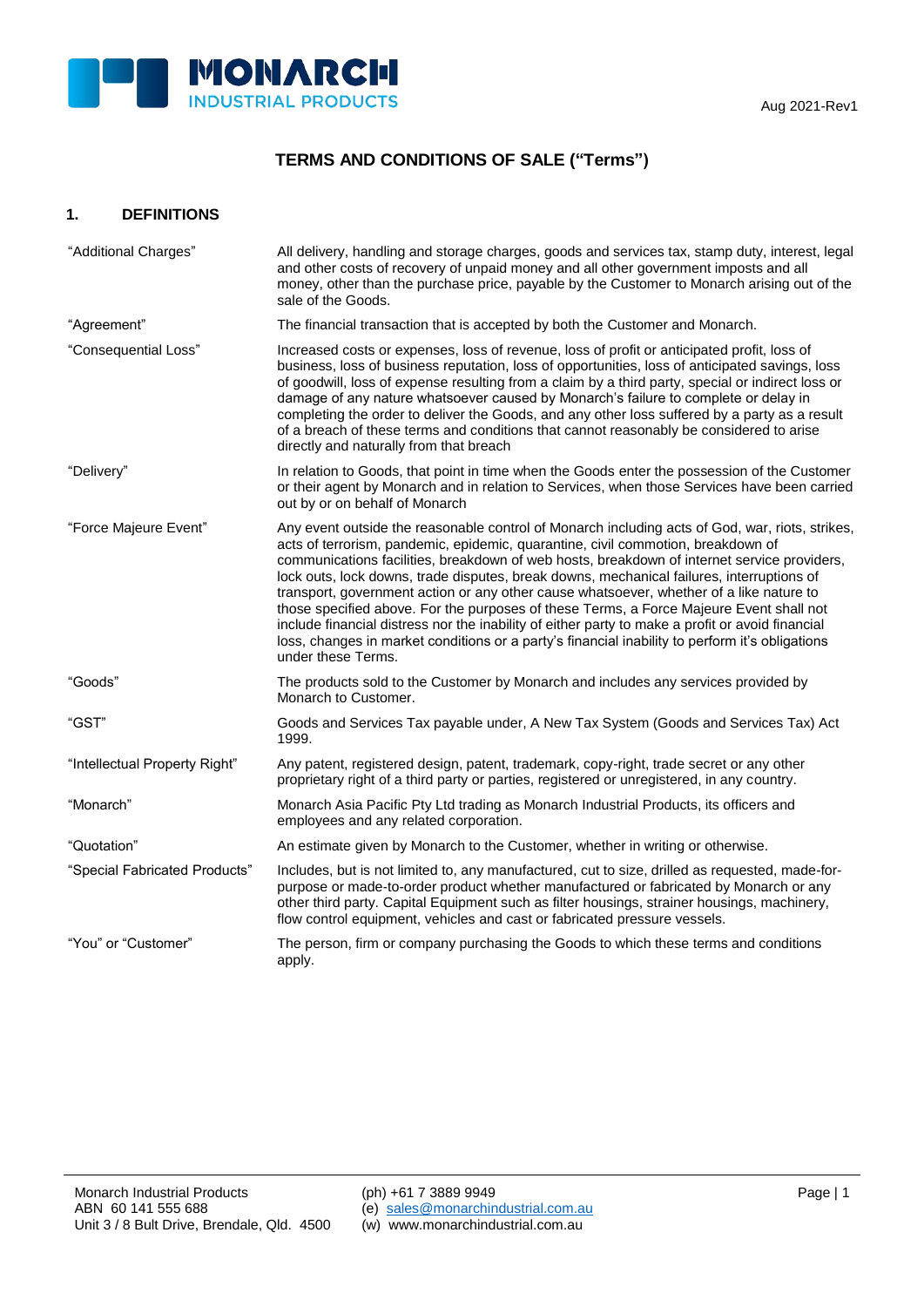

# **2. ORDER FOR GOODS**

(b)

(a) An order given to Monarch is binding on Monarch and the Customer, if: a written acceptance is signed for or on behalf of Monarch; or the Goods are supplied by Monarch in accordance with the order.

An acceptance of the order by Monarch is then to be an acceptance of these Terms by Monarch and the Customer and these Terms will override any conditions contained in the Customer's order. Monarch reserves the right to accept a part only of any order by notifying the Customer in writing or by delivering the Goods to the Customer. No order is binding on Monarch until accepted by it.

- (c) An order which has been accepted in whole or in part by Monarch cannot be cancelled by the Customer without obtaining the prior written approval of Monarch, which it may refuse in its absolute discretion. Where cancellation is approved by Monarch, and except where Monarch has incorrectly supplied Goods or provided faulty Goods, Monarch reserves the right to claim payment from the Customer and Customer agrees to pay, all costs and fees associated with the return of Goods including but not limited to restocking, return transport, labour and administration costs.
- (d) Goods returned in a damaged condition will not be accepted and no refunds or credits will be given. It is the responsibility of the Customer to inspect the Goods prior to acceptance and report any damage in writing (including e-mail) to Monarch within 24 hours of Delivery.
- (e) To the extent permissible by law if a cancelled order has reached a point in manufacture, installation and/or supply at the time of cancellation in which costs have been incurred, then those costs will be borne by the Customer even if no actual Goods can be or were supplied.
- (f) If a postponed Delivery is caused by the Customer, Monarch reserves the right to have the Customer's Goods placed in storage at the Customer's expense and risk and Monarch will invoice the Customer and will require payment within 7 days for all costs associated with the storage of these Goods.
- (g) To the extent permissible by law, Monarch is not liable for any costs or claims arising from a failure by the Customer to understand documentation and/or drawings related to the Goods or Services.
- (h) In the event of order cancellation any deposit/s paid by the customer will be applied against costs as described in Section 2 (e).

#### **3. PAYMENT AND INTEREST**

- (a) All sums payable to Monarch pursuant to these terms and conditions shall be paid in full not later than 30 days from the date of invoice to approved account holders only or on such terms as Monarch may otherwise notify in writing.
- (b) Where any sum payable to Monarch by the Customer is more than 30 days in arrears, Monarch may at its discretion charge interest on that sum at the rate of 1.5% per month and such amount of interest shall be a separate debt which shall be immediately due and payable by the Customer on demand by Monarch.
- (c) A deposit or full payment will be required at the time of ordering for all "Special Fabricated Products". Deposits are considered non-refundable unless otherwise agreed upon in writing by Monarch.

#### **4. PRICING**

- (a) Prices are subject to change without notice as are Terms and Conditions of sale.
- (b) All prices quoted are exclusive of GST. The total price to be paid by the Customer is the total of the GST exclusive value of Goods, the GST and any Additional Charges (if applicable).
- (c) All invoices exceeding \$1,000.00 (including G.S.T.) and paid by credit card may be subject to a surcharge of 2.0% which shall be indicated on the invoice and be at the discretion of Monarch.

#### **5. DELIVERY**

- (a) The times quoted for Delivery are estimates only and Monarch accepts no liability for failure or delay in Delivery of Goods. The Customer is not relieved of any obligation to accept or pay for Goods by reason of any delay in Delivery. Goods may be delivered by instalments at the discretion of Monarch.
- (b) Risk in accepting the Goods passes on Delivery to the Customer.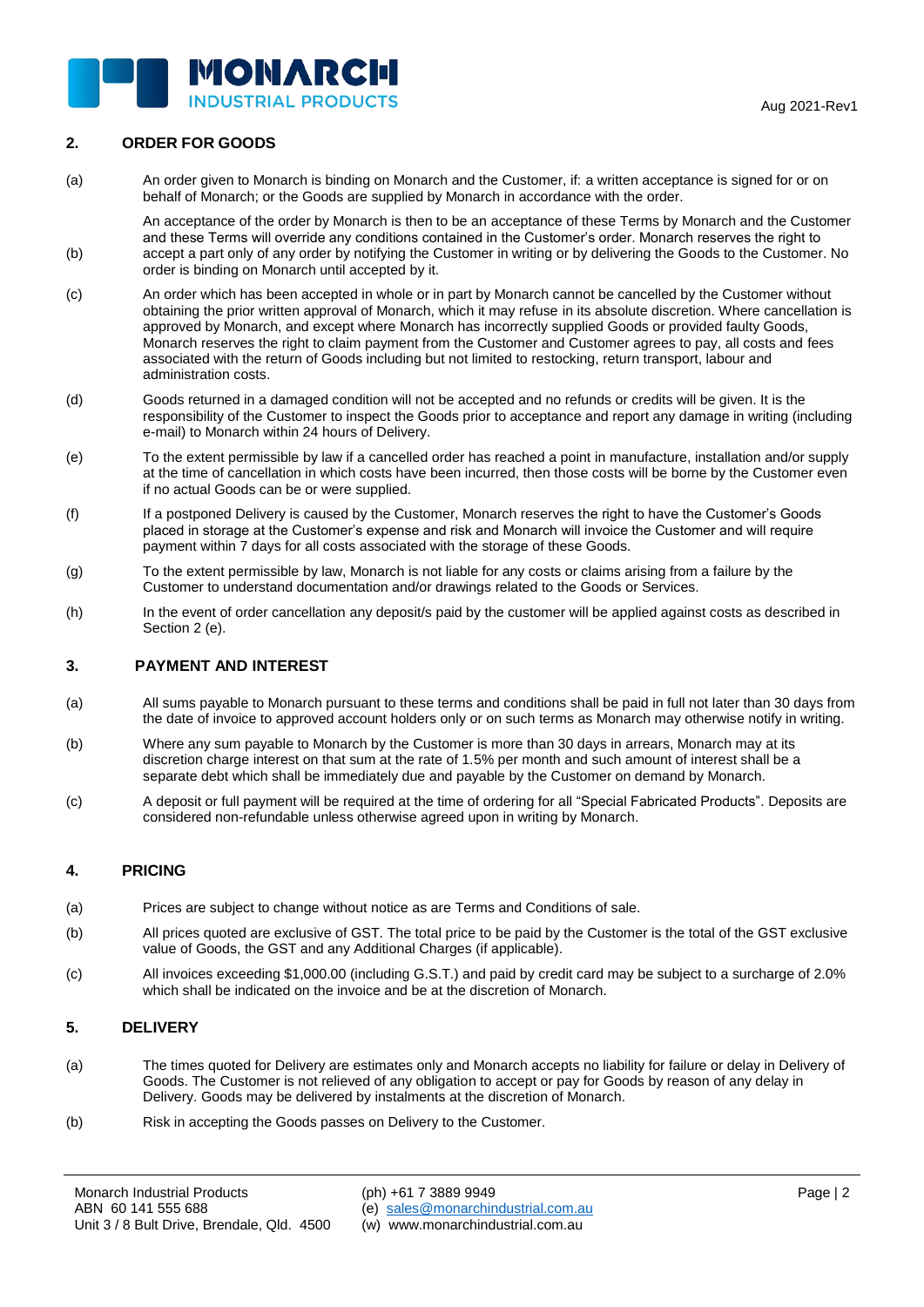

- (c) All Goods are quoted ex-works by Monarch and a delivery charge will apply unless special conditions have been negotiated. Goods will be delivered by our nominated carrier unless specified by the Customer. Whilst every endeavor will be made to meet delivery requirements, Monarch shall not be liable for failure to deliver or delays in delivering occasioned by acts of God, War, Labor difficulties, lock downs, inability to obtain materials, or any other causes whatsoever beyond our control nor will Monarch be liable for any loss of trade or income as a result of any delay in the production or delivery of the Goods.
- (d) Monarch will not be liable for any damage whether in contract, tort or otherwise and whether direct or indirect arising out of any delay in delivery of the Goods.

#### **6. CLAIMS**

- (a) All claims must be made in writing and received by Monarch within seven (7) days after receipt of Goods.
- (b) If a shipment is received in a damaged condition, a claim must be filed with the delivering carrier and noted on the freight bill before buyer accepts the merchandise.

#### **7. LIMITATION OF LIABILITY**

- (a) Our sole obligation under this warranty is to repair or replace, at our option, the Goods or any of its part or parts thereof found to be defective. Any claims to be made against Monarch for short delivery of Goods or the return of Goods must be lodged with Monarch in writing within 7 days of the delivery date in accordance with our returns and claims policy.
- (b) Monarch make no other representation or warranty, express or implied, including, but not limited to, any implied warranty of merchantability of fitness for a particular purpose. Monarch shall not be liable for cartage, labour, consequential loss or contingent liabilities. Any liability however arising shall not in any event exceed the contract price for the Goods.

#### **8. RETURNS**

- (a) Goods may only be returned after prior arrangements with Monarch. Only standard products may be returned, if in original condition and resaleable, within ten days after receipt of merchandise, whereby a restocking fee equivalent to 25% in the purchase price will apply.
- (b) Special Fabricated Products are not returnable and will be billed.
- (c) The customer is responsible for all costs and fees associated with returning the goods.

#### **9. INTELLECTUAL PROPERTY**

- (a) All branding and artwork provided by the Customer is the intellectual property of the Customer. Artwork and branding supplied will only be used for the purposes of satisfying these Terms.
- (b) The Customer warrants that the use by Monarch of any intellectual property provided by Customer to Monarch so that Monarch may provide the Goods and/or Services under these Terms does not infringe any Intellectual Property Rights.
- (c) The Customer must indemnify and keep indemnified Monarch against any, and all liabilities, expenses, losses and/or damages including attorney's fees whether direct, indirect or consequential, arising from a third party, alleging that the Goods infringe the Intellectual Property Right of the third party due to Monarch's use in the production of the Goods of any branding, artwork or other intellectual property provided to Monarch by the Customer.